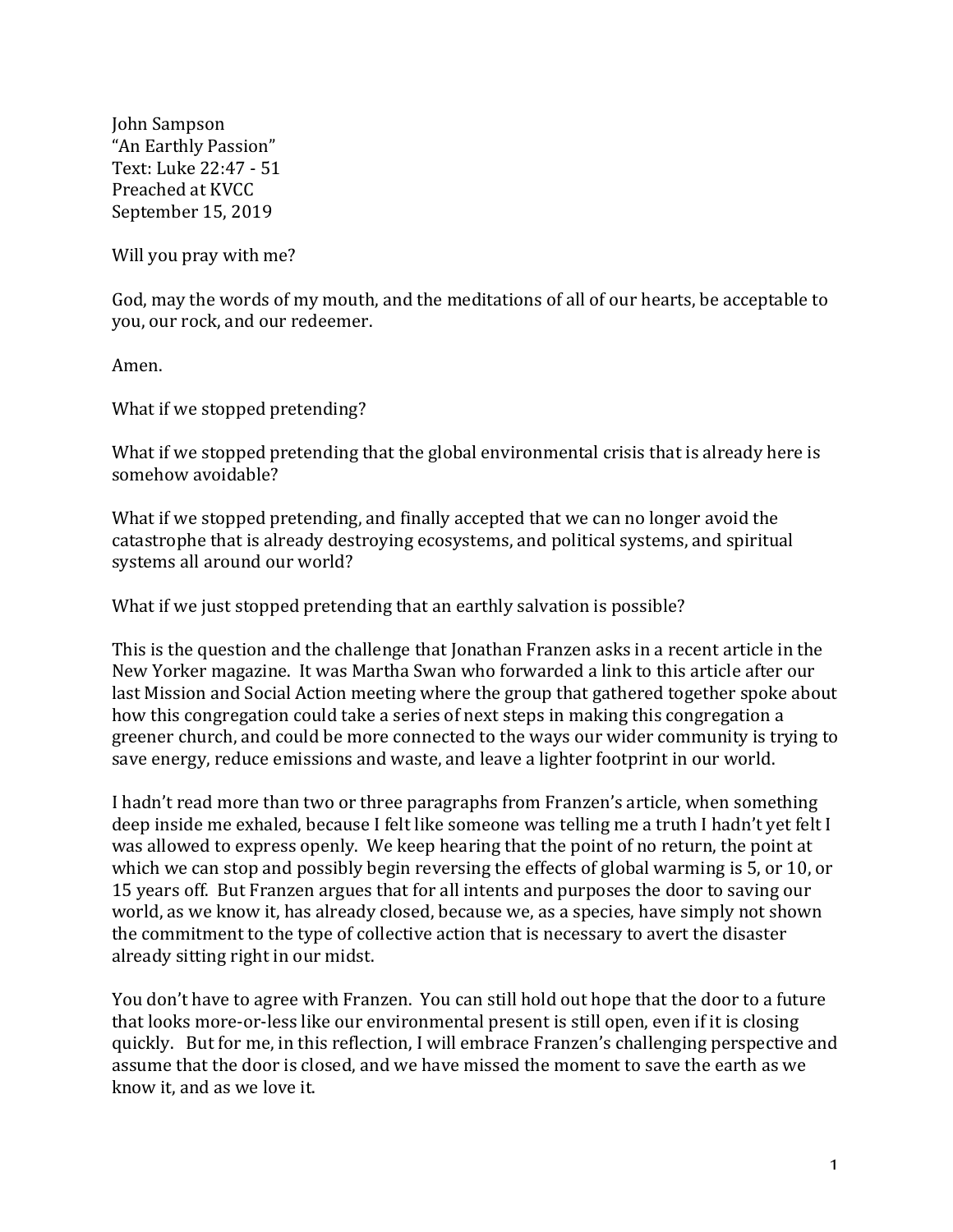And so this morning I invite all of us, you and me, to inhabit a moment where salvation is no longer possible – where the salvation of God's earthly Creation is no longer an option. I want us to occupy a moment where paradise is lost.

Who will we be in this moment?

Who will we become because of this moment?

A couple of weeks ago I preached at All Souls Memorial Chapel just down the road. And my reflection was about how reading Laudato Si, Pope Francis' encyclical on the environment and human ecology was affecting me. And after worship a woman came up to me and said, "You need to share your reflection with your congregation." And I respond, kind of flippantly, "Oh, I don't need to share this with them. They've already got me." And she looked at me even harder and said, "No, you have to share it with them."

In this moment, when I ask all of us who we will be, and who we will become, when we stop pretending that we can save ourselves, and our planet, from the environmental collapse that's already here, I am going to take that woman's advice, and share with you a piece of the reflection I gave at All Souls.

I shared with those who attended worship that morning that our Christian tradition can allow us to see that the environmental crisis we find ourselves in the middle of is a story of crucifixion. The world, our earthly mother, the one who our spiritual ancestors tell us we were created by God to take care of, and nourish, stands before us beaten, and bloodied, and dying. Innocent, she is none-the-less the object of a ruthless cruelty.

But if we move the camera back, and allow ourselves to see more than simply the world naked and dehumanized before us, we actually begin to recognize all of the players, and all of the dynamics of power, swirling around our crucified mother. There on the margins of our icon we can see the multinational corporations, the nationalisms, the economic systems built on cheap fossil fuels, the destruction of forests cleared for fields all working together to bring our world to the brink. But behind it all, I think, is our insatiable selfishness, our bottomless need for more and more, to satiate our never-ending inner emptiness. What we have before us, what we are living right in the middle of, is not simply an image of a crucifixion, but the drama of a Passion story.

And so I ask again.

Who will we be in this drama?

Who will we become when we stop pretending we aren't already part of this earthly Passion play?

I chose today's reading about Jesus' disciples trying to save and protect their teacher from arrest, because I think it speaks to this moment where the death of the world we have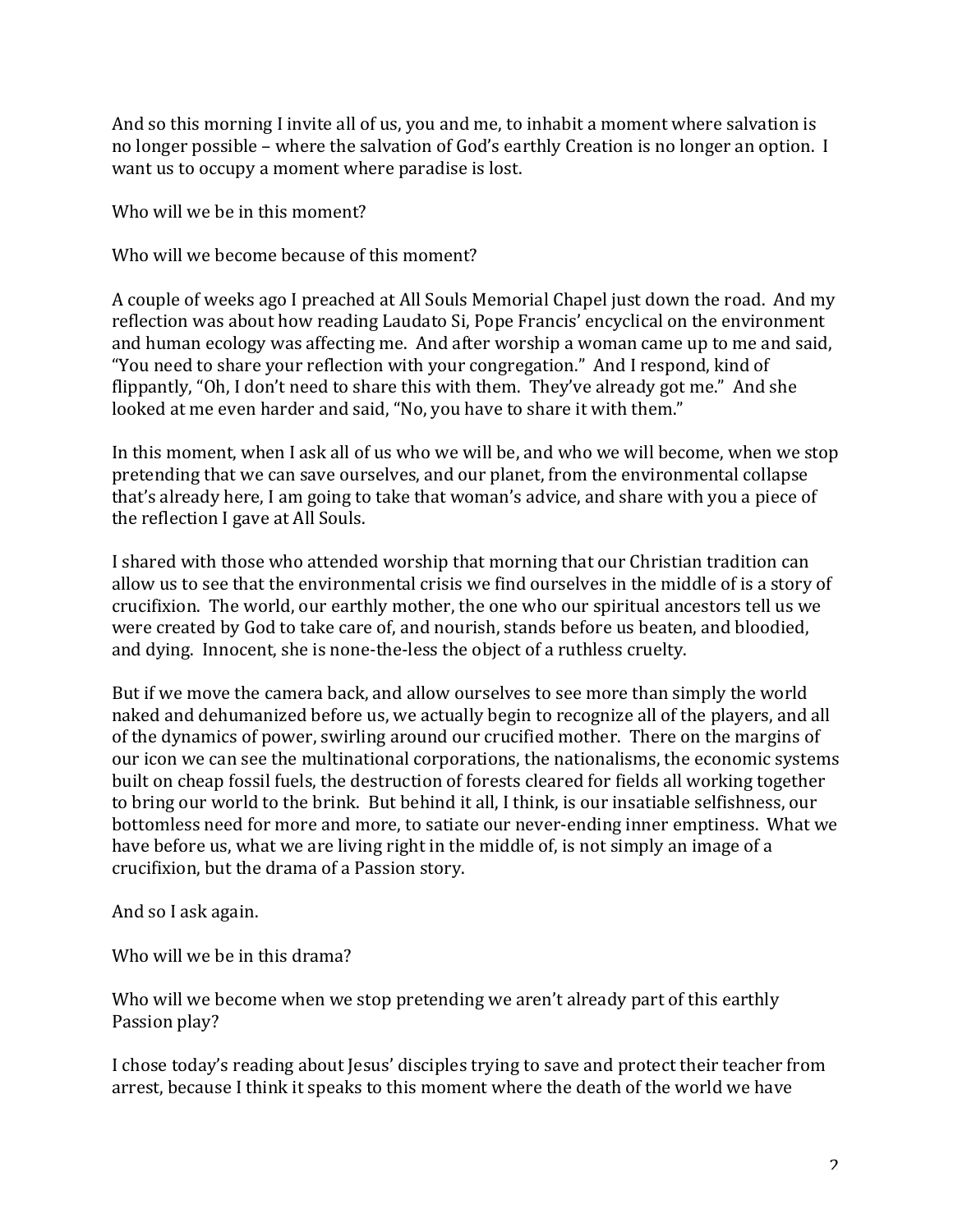always known is no longer something we can avoid, where it has, in fact, become a present reality.

Think of where this reading of a severed ear healed sits in the larger Passion narrative.

Jesus has known for a while now that if he continues to speak about the unbreakable love between God and humanity, if he continues to perform miracles that feed the hungry, if he continues to prioritize the needs of the least important members of his society, that those in power will finally silence him through death. And I don't think his insight has anything to do with supernatural vision. I think it has everything to do with Jesus embracing a soberly realistic view of politics and power.

And so Jesus comes to Jerusalem and has his final meal with his followers, and his friends. And after supper he goes to the garden of Gethsemane, and he prays, and he asks God to take away the future he sees closing in on him. And God responds with the profoundest reply, a reply we often mistake for no reply. God responds with silence; God responds with an absence that is in no way different from a presence.

God responds to Jesus, just as she is responding to all of us today. For this moment in which we stand, this moment in which our planet is dying, is bathed in a Divine silence, isn't it?

And yet it is in this moment of silence that Jesus finally stops pretending that his death is avoidable. He opens the eyes of his soul and finally accepts the shattering truth standing right before him. There is no salvation coming. There is only the cross.

Franzen asks us to open the eyes of our souls and see where it is we actually stand, and to finally admit that the possibility of salvation for our world is past, that there is no salvation coming, that there is only the cosmic cross standing before us.

I have been sitting with Franzen's article about the future of our world for a couple of days now, and it has caused within me a tectonic shift of my spirit. Because what I prayed would never happen and would never be forced to see, is not only closer than I ever thought it could be, it is already here.

If my words today are having a similar effect within you, we're in the same boat.

Jesus stands in that garden surrounded by his friends and followers and the guards of the priests come to arrest him. And one of his disciples slashes off the ear of the guard who lunges to grab Jesus. And the man who is beyond hope, the man for whom the possibility of salvation has evaporated before his eyes, uses this moment to show us, to show you and me, what an ethics in a world without salvation looks like.

It looks like nonviolence; it looks like healing; it looks like still being active and engaged. Jesus doesn't crumble before his knowledge that his life is lost, and he asks us not to crumble before our knowledge that our world, at least as we have always known it, is lost.